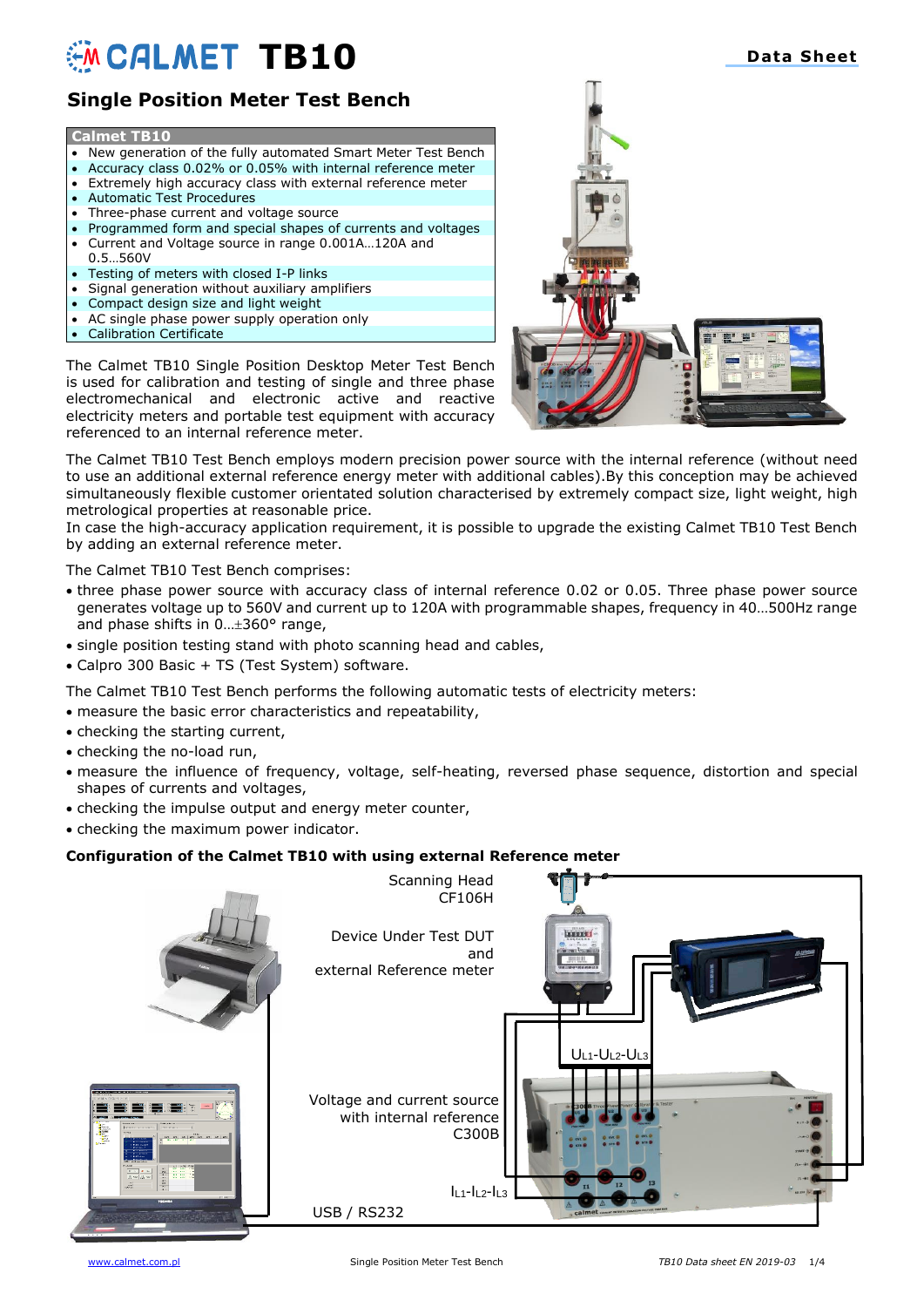#### **The Calmet TB10 technical parameters**





The accuracy of the basic parameters of the Calmet TB10 - voltage, current, power and energy in a wide voltage 21...560V and current 0.05...120A ranges, is expressed as a percentage of the setting value, without the component as a percentage of the range value. This form of errors specification is very useful when checking instruments, such as electricity meters.

> Energy errors diagrams of the Calmet TB10 class 0.02 as a function of current settings for balanced and unbalanced loads at 230V/50Hz and power factor  $cos\varphi=1$  and 0.5L, achieved in automatic test procedure using Calpro300 TS software and reference meter Radian RD33.

| Power source with internal reference                                                                                                                                    |                           |                                                                                                                                                                |                                                     |                       |                                  |                                                           |                            |
|-------------------------------------------------------------------------------------------------------------------------------------------------------------------------|---------------------------|----------------------------------------------------------------------------------------------------------------------------------------------------------------|-----------------------------------------------------|-----------------------|----------------------------------|-----------------------------------------------------------|----------------------------|
| <b>Parameter</b>                                                                                                                                                        |                           | Range                                                                                                                                                          | <b>Settings span</b>                                | <b>Resolution</b>     | 1)<br><b>Uncertainty</b>         |                                                           | <b>Maximum load</b>        |
|                                                                                                                                                                         |                           |                                                                                                                                                                |                                                     |                       | class 0.02                       | class 0.05                                                |                            |
|                                                                                                                                                                         |                           | 70V                                                                                                                                                            | 0.500070.0000V                                      | 0.0001V               |                                  |                                                           | 560mA@70V (Ipeak=800mA)    |
| Voltage U                                                                                                                                                               |                           | 140V                                                                                                                                                           | 1.000140.000V                                       | 0.001V                | $±0.02\%$ <sup>2)4)</sup>        | $±0.05\%$ <sup>2)4)</sup>                                 | 280mA@140V (Ipeak=400mA)   |
|                                                                                                                                                                         |                           | 280V                                                                                                                                                           | 2.000280.000V                                       | 0.001V                |                                  |                                                           | 140mA@280V (Ipeak=200mA)   |
|                                                                                                                                                                         |                           | 560V                                                                                                                                                           | 5.000560.000V                                       | 0.001V                |                                  |                                                           | 70mA@560V (Ipeak=100mA)    |
|                                                                                                                                                                         |                           | Voltage short term [1h] stability                                                                                                                              |                                                     |                       | $±0.005\%$ <sup>2)</sup>         | $±0.010\%$ <sup>2)</sup>                                  |                            |
|                                                                                                                                                                         |                           | Voltage long term [1year] stability                                                                                                                            |                                                     |                       | $±0.01\%$ <sup>2)</sup>          | $±0.02\%$ <sup>2)</sup>                                   |                            |
|                                                                                                                                                                         |                           | Voltage temperature drift per 1°C                                                                                                                              |                                                     |                       | $±0.0005\%$ <sup>2)</sup>        | $±0.0010\%$ <sup>2)</sup>                                 |                            |
|                                                                                                                                                                         | Voltage distortion factor | 0.5A                                                                                                                                                           |                                                     |                       | $< 0.1\%$                        |                                                           |                            |
|                                                                                                                                                                         |                           | 6A                                                                                                                                                             | 0.0010000.500000A<br>0.050006.00000A                | 0.000001A<br>0.00001A |                                  |                                                           | 17V@0.5A                   |
| Current I                                                                                                                                                               |                           | 20A                                                                                                                                                            | 0.200020.0000A                                      | 0.0001A               | $\pm 0.02\%$ <sup>2)5)</sup>     | $\pm 0.05\%$ <sup>2)5)</sup>                              | 8.5V@6A<br>3.3V@20A        |
|                                                                                                                                                                         |                           |                                                                                                                                                                |                                                     |                       |                                  |                                                           | 7)<br>0.95V@60A            |
|                                                                                                                                                                         |                           | 120A                                                                                                                                                           | 1.000120.000A                                       | 0.001A                |                                  |                                                           | $0.70V@120A$ <sup>7)</sup> |
| Current short term [1h] stability                                                                                                                                       |                           |                                                                                                                                                                |                                                     |                       | $±0.005\%$ <sup>2)</sup>         | $±0.010\%$ <sup>2)</sup>                                  |                            |
|                                                                                                                                                                         |                           | Current long term [1year] stability                                                                                                                            |                                                     |                       | $±0.01\%$ <sup>2)</sup>          | $±0.02\%$ <sup>2)</sup>                                   |                            |
|                                                                                                                                                                         |                           | Current temperature drift per 1°C                                                                                                                              |                                                     |                       |                                  | $\pm 0.0005\%$ <sup>2)</sup> $\pm 0.0010\%$ <sup>2)</sup> |                            |
|                                                                                                                                                                         | Current distortion factor |                                                                                                                                                                |                                                     | $< 0.1\%$             |                                  |                                                           |                            |
| Frequency f                                                                                                                                                             |                           |                                                                                                                                                                | ±0.005%<br>40.000500.000Hz<br>$0.001$ Hz            |                       |                                  |                                                           |                            |
| Phase shift $\varphi$                                                                                                                                                   |                           |                                                                                                                                                                | $0.00$ ±360.00°                                     | $0.01^\circ$          | $\pm 0.05^{\circ}$ <sup>2)</sup> | $\pm 0.10^{\circ}$ <sup>2)</sup>                          |                            |
| Active power P                                                                                                                                                          |                           |                                                                                                                                                                | 03x67200.0W                                         | $0.00001 - 0.1W$      | $\pm 0.02\%$ <sup>2)3)</sup>     | $±0.05\%$ <sup>2)3)</sup>                                 |                            |
| Reactive power Q                                                                                                                                                        |                           |                                                                                                                                                                |                                                     |                       | $\pm 0.02\%$ <sup>2)3)</sup>     | $\pm 0.05\%$ <sup>2)3)</sup>                              |                            |
|                                                                                                                                                                         |                           |                                                                                                                                                                | 03x67200.0var                                       | $0.00001 - 0.1var$    |                                  |                                                           |                            |
| Apparent power S<br>Power short term [1h] stability                                                                                                                     |                           |                                                                                                                                                                | 03x67200.0VA                                        | $0.00001 - 0.1VA$     | $±0.02\%$ <sup>2)</sup>          | $±0.05\%$ <sup>2)</sup>                                   |                            |
|                                                                                                                                                                         |                           |                                                                                                                                                                |                                                     |                       | $±0.005\%$ <sup>2)8)</sup>       | $±0.010\%$ <sup>2)8)</sup>                                |                            |
|                                                                                                                                                                         |                           | Power long term [1year] stability                                                                                                                              |                                                     |                       | $±0.01\%$ 2)8)                   | $±0.02\%$ <sup>2)8)</sup>                                 |                            |
|                                                                                                                                                                         |                           | Power temperature drift per 1°C                                                                                                                                |                                                     |                       | $±0.0005\%$ <sup>2)</sup>        | $±0.0010\%$ <sup>2)</sup>                                 |                            |
| Harmonics                                                                                                                                                               |                           |                                                                                                                                                                | magnitude up to 64 <sup>th</sup> 0100% output value | 0.01%                 | $±0.02\%$ <sup>9)</sup>          |                                                           |                            |
| phase                                                                                                                                                                   |                           | or 3200Hz                                                                                                                                                      | $0360^\circ$<br>$0.01^\circ$                        |                       | $\pm 0.5^{\circ}$ 9)             |                                                           |                            |
| Time $6)$                                                                                                                                                               |                           | 136000s                                                                                                                                                        |                                                     | 1 <sub>S</sub>        |                                  | $\pm 0.01\%~\pm 0.001s$                                   |                            |
| Energy                                                                                                                                                                  |                           | calculated from settings of power and time                                                                                                                     |                                                     |                       |                                  | $\pm 0.02\%$ <sup>2)3)</sup> $\pm 0.05\%$ <sup>2)3)</sup> |                            |
| Impulse input                                                                                                                                                           |                           | two impulse inputs: INL 02V, INH 427V up to 200kHz (150kHz with external reference meter)                                                                      |                                                     |                       |                                  |                                                           |                            |
| Impulse output                                                                                                                                                          |                           | programmable impulse output: open collector 28V/100mA up to 210kHz                                                                                             |                                                     |                       |                                  |                                                           |                            |
| Special shapes                                                                                                                                                          |                           | Phase Fired and Burst acc. To EN50470                                                                                                                          |                                                     |                       |                                  |                                                           |                            |
| Power supply                                                                                                                                                            |                           | Single phase 90V264V / 4763Hz / 900VA acc. to IEC 60359 for group I                                                                                            |                                                     |                       |                                  |                                                           |                            |
| (width 480 x height 200 x depth 560)mm and 28kg<br>Dimensions and weight                                                                                                |                           |                                                                                                                                                                |                                                     |                       |                                  |                                                           |                            |
| <b>Testing stand</b>                                                                                                                                                    |                           |                                                                                                                                                                |                                                     |                       |                                  |                                                           |                            |
| Single position test rack is made of light aluminium profiles<br>Test rack                                                                                              |                           |                                                                                                                                                                |                                                     |                       |                                  |                                                           |                            |
|                                                                                                                                                                         |                           | Dimensions (width 760 x height 340 x depth 380)mm and weight 4kg                                                                                               |                                                     |                       |                                  |                                                           |                            |
| Set of cables                                                                                                                                                           |                           | Set of safety voltage cables (4 units), set of safety current cables up to 20A (6 units) and<br>up to 120A (6 units) with set of accessories for safety cables |                                                     |                       |                                  |                                                           |                            |
| <b>Photo scanning head</b>                                                                                                                                              |                           |                                                                                                                                                                |                                                     |                       |                                  |                                                           |                            |
| Photo scanning head type CF106H (1unit) which detects the disc movement or the LED flash of the meter                                                                   |                           |                                                                                                                                                                |                                                     |                       |                                  |                                                           |                            |
| 1)<br>absolute extended uncertainty under confidence level of 95% covers reference uncertainty of standards, stability in 12 months,                                    |                           |                                                                                                                                                                |                                                     |                       |                                  |                                                           |                            |
| influence quantities (ambient temperature in range +20+26°C, humidity and power supply voltage according to the table 2.3,                                              |                           |                                                                                                                                                                |                                                     |                       |                                  |                                                           |                            |
| load acc. to table 2.1, frequency in range 4565Hz) and nonlinearity. For frequency band below 45Hz and above 65Hz - linear                                              |                           |                                                                                                                                                                |                                                     |                       |                                  |                                                           |                            |
| rise up typically to double value for frequency 40Hz and 500Hz                                                                                                          |                           |                                                                                                                                                                |                                                     |                       |                                  |                                                           |                            |
| 2)<br>of setting value, for settings from 10% of current range and 30% of voltage range                                                                                 |                           |                                                                                                                                                                |                                                     |                       |                                  |                                                           |                            |
| 3)<br>uncertainty of power P(Q) under $cos\phi(sin\phi) = 1$ , for $cos\phi(sin\phi) \neq 1$ linear rise up to 0.15% (class 0.02) or 0.30% (class 0.05) for             |                           |                                                                                                                                                                |                                                     |                       |                                  |                                                           |                            |
| $cos\phi(sin\phi) = 0.5$                                                                                                                                                |                           |                                                                                                                                                                |                                                     |                       |                                  |                                                           |                            |
| 4)<br>for voltage below 30% of range uncertainty 0.006% of range (class 0.02) or 0.015% of range (class 0.05)                                                           |                           |                                                                                                                                                                |                                                     |                       |                                  |                                                           |                            |
| 5)<br>for current below 10% of range uncertainty 0.002% of range (class 0.02) or 0.005% of range (class 0.05)                                                           |                           |                                                                                                                                                                |                                                     |                       |                                  |                                                           |                            |
| 6)<br>for energy dosage                                                                                                                                                 |                           |                                                                                                                                                                |                                                     |                       |                                  |                                                           |                            |
| 7)<br>0.85V@60A and 0.50V@120A using the AKD300 current cables length 1m                                                                                                |                           |                                                                                                                                                                |                                                     |                       |                                  |                                                           |                            |
| 8)<br>stability of power S and P(Q) under $cos\varphi(sin\varphi) = 1$ , for $cos\varphi(sin\varphi) \neq 1$ linear rise up to 0.04% for $cos\varphi(sin\varphi) = 0.5$ |                           |                                                                                                                                                                |                                                     |                       |                                  |                                                           |                            |
| 9)<br>0,02% of output value and 0,5° for frequency range of harmonics 80-120Hz with linear rise up to 0.2% of output value and 4° for                                   |                           |                                                                                                                                                                |                                                     |                       |                                  |                                                           |                            |

**TIAL** 

3200Hz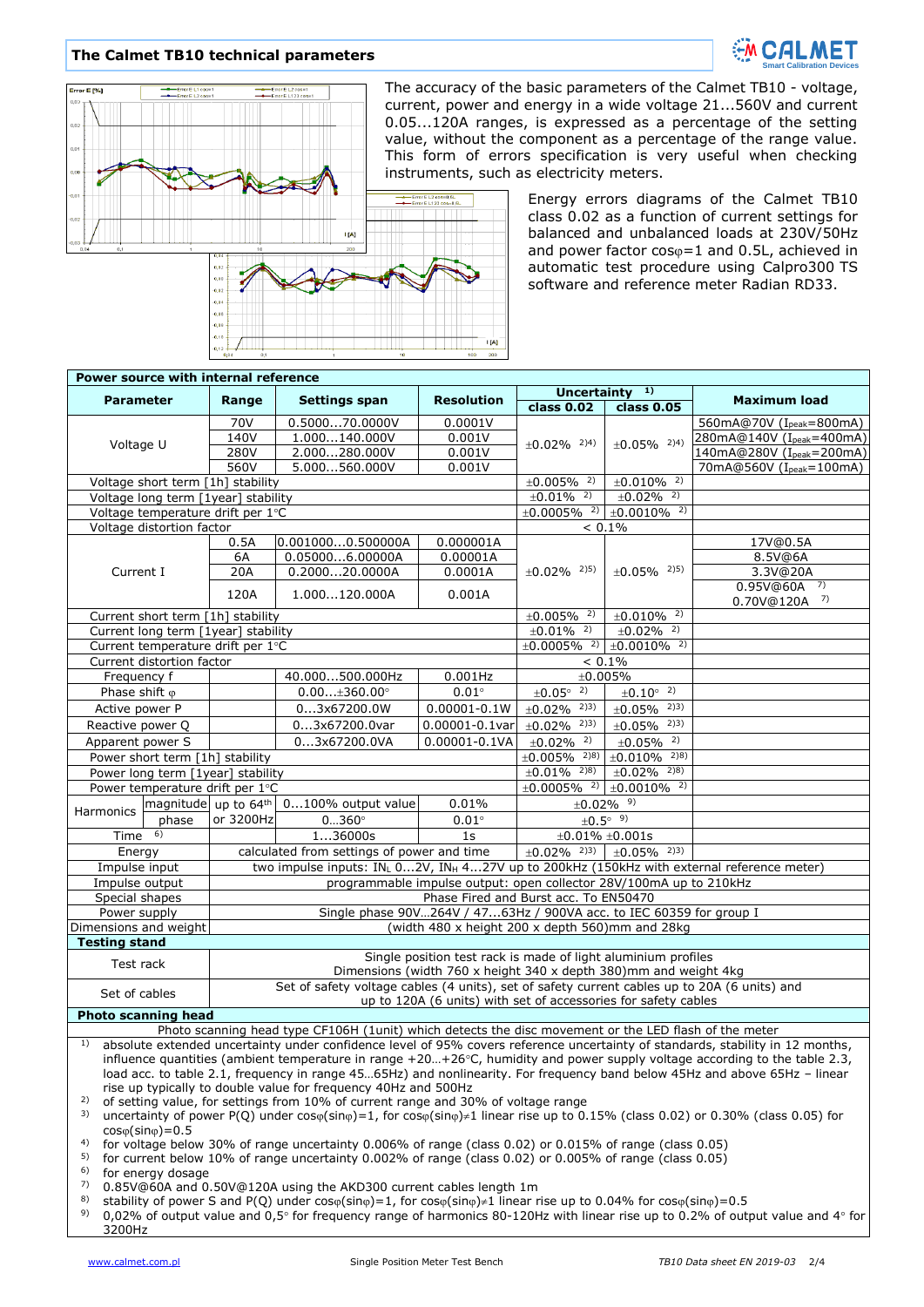#### **The Calpro300 software package for MS Windows**



The Calmet TB10 Test Bench is controlled by means of personal computer with installed Calpro 300 software in MS Windows operating system.

#### *Calpro 300* features:

- using a modern concept, which allows the operator to create own test procedures - this is very important because new requirements for new meter generations can be realized easily without changing the complete software,
- the automated mode direct execution of the complete test procedure automatically and requires no more additional handling by operator unless it will not be defined in the test procedure,
- the manual mode direct execution of single test step. It offers an ideal solution for tests and evaluation of entire specifications for devices under test without generating the complete test procedure,
- computer database of customers, devices, measurement procedures as well as edition of results, diagrams, tables of results and reports,
- export of results to MS Excel,
- traditional manual settings the value of all parameters of output signals.

Advantages of *Calpro 300* **PC soft**:

- user-friendly operation,
- database for meters and test procedures,
- fully-automatic test procedures,
- continuous monitoring of the test,
- tables and graphics for presentation of results,
- operator interface available in several languages,
- automatic measurements report generation.



#### *Calpro 300 Basic* **software** version enables traditional manual setting:

- the value of  $U+I+\varphi+f+P+Q+S$ in symmetric and asymmetric circuit of connection,
	- the wave shape of voltage and current with using harmonics, interharmonics and shape functions.

*Calpro 300 TS* **Test System software** version enables using a modern concept, which allows the operator to create own test procedures with using automated / manual mode for automatic testing the following devices:



- electricity meters (error, repeatability, counting and counter & constant),
- current clamps,
- current transformers,
- measurement transducers,
- protection relays (*Quick* function for quick relay's testing, *Trigger Time* function for tripping time testing and *Trigger Level* function for tripping level testing).

*Calpro 300 PQ* **Power Quality software** version enables generating sinusoidal and nonsinusoidal voltage and current, which value is changed in time for testing meters, recorders and power quality analyzers with the following functions:



- *Slow Ramp* for generate voltage and current which value is changed relative slow to the time,
- *Fast Ramp* for generate voltage and current which value is changed relative fast to the time.
- *Flicker* for generate voltage fluctuation (Flicker) levels expressed in Plt and Pst coefficients.